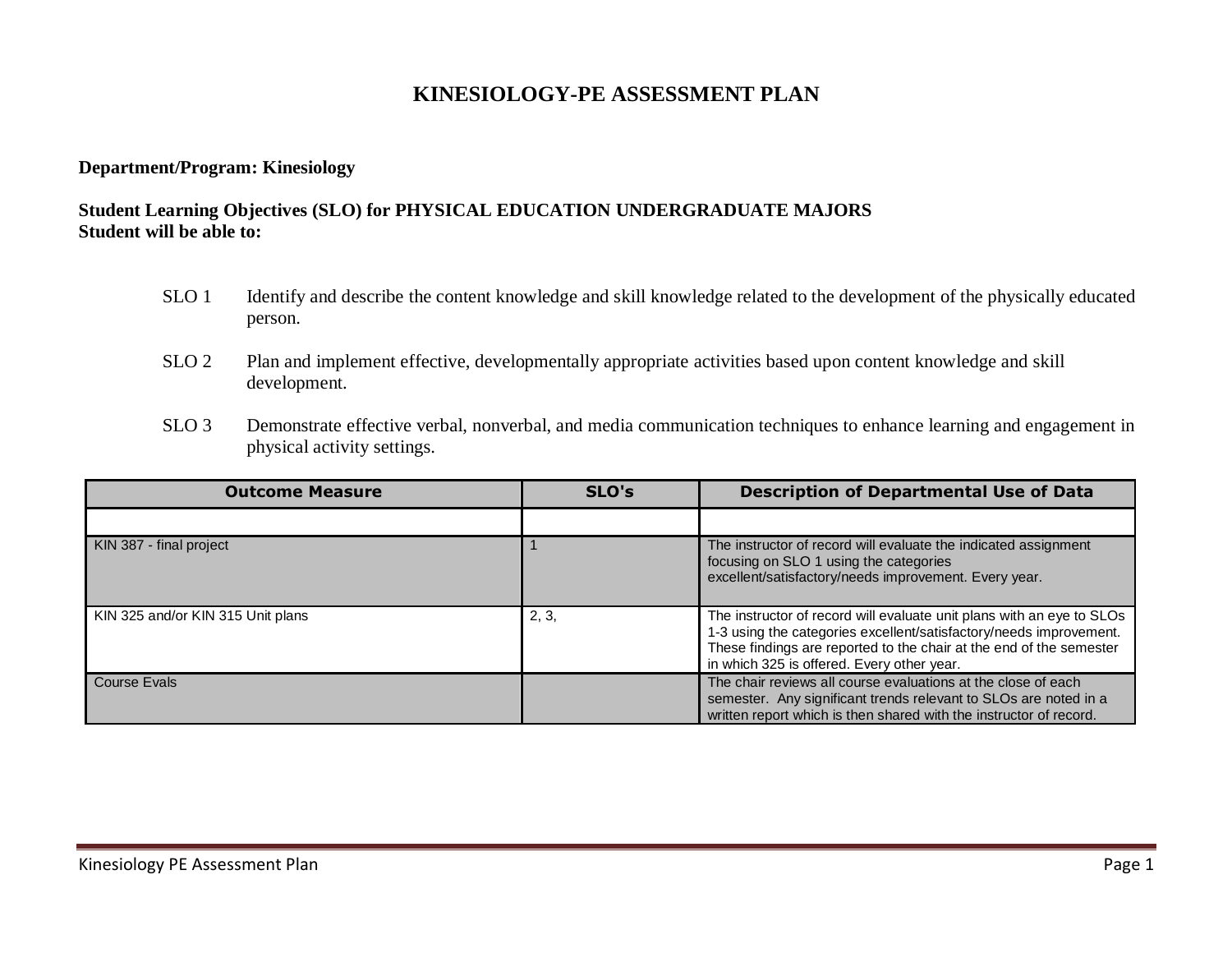1. **Results—**Review activities and findings by completing the Assessment Activities Table below. You can also provide a brief discussion afterward if you feel it would help the committee understand your assessment activities and findings during this cycle.

## **Assessment Activities Table**

| This year we assessed<br>$SLO(s)$<br>(list each SLO in its own row)                                                                                                              | using Outcome<br>Measure(s) (OMs).<br>(See Report Instructions for<br>description and example)<br>Direct OM(s):<br>Indirect OM(s):<br>Course evaluations | <b>Findings:</b><br>program-performance for<br>these SLOs, as indicated by<br>these OMs, is:<br><b>Excellent/Satisfactory/Needs</b><br><b>Improvement</b><br>(See Report Instructions for<br>description and example) | <b>Strategies for</b><br><b>Improvement</b><br>(in selected areas):<br>(See Report Instructions for<br>description and example) |
|----------------------------------------------------------------------------------------------------------------------------------------------------------------------------------|----------------------------------------------------------------------------------------------------------------------------------------------------------|-----------------------------------------------------------------------------------------------------------------------------------------------------------------------------------------------------------------------|---------------------------------------------------------------------------------------------------------------------------------|
| SLO <sub>1</sub><br>Identify and describe the<br>content knowledge and skill<br>knowledge related to the<br>development of the<br>physically educated person.                    | Direct OM: KIN 387 - final project<br>Indirect OM: Course Evaluations                                                                                    |                                                                                                                                                                                                                       |                                                                                                                                 |
| SLO <sub>2</sub><br>Plan and implement effective,<br>developmentally appropriate<br>activities based upon content<br>knowledge and skill<br>development.                         | Direct OM: KIN 325 and/or KIN 315<br>Unit plans<br><b>Indirect OM: Course Evaluations</b>                                                                |                                                                                                                                                                                                                       |                                                                                                                                 |
| SLO <sub>3</sub><br>Demonstrate effective verbal,<br>nonverbal, and media<br>communication techniques to<br>enhance learning and<br>engagement in physical<br>activity settings. | Direct OM: KIN 325 and/or KIN 315<br>Unit plans<br>Indirect OM: Course Evaluations                                                                       |                                                                                                                                                                                                                       |                                                                                                                                 |

### **Discussion (Optional):**